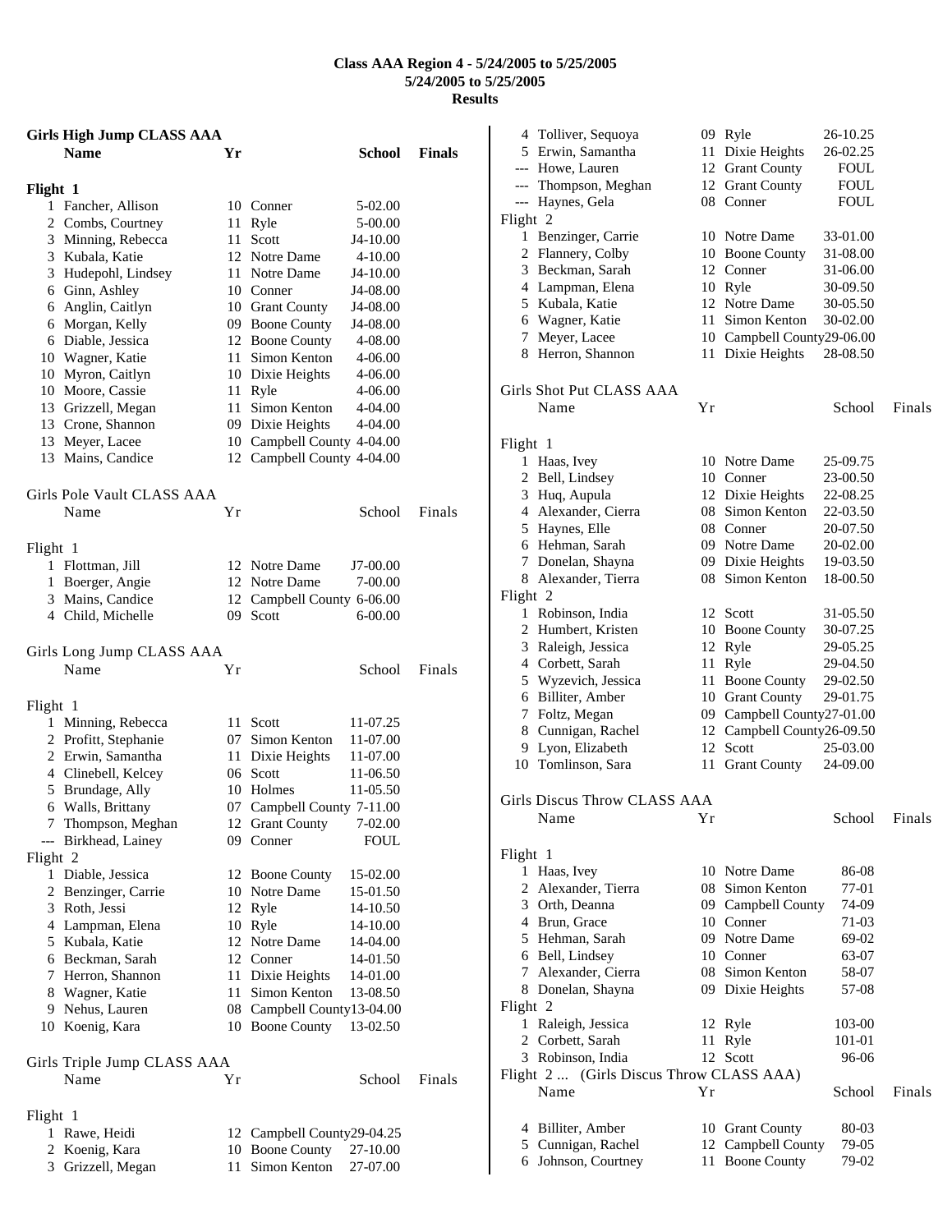## Class AAA Region 4 - 5/24/2005 to 5/25/2005 5/24/2005 to 5/25/2005 Results

|          | 7 Humbert, Kristen         |    | 10 Boone County<br>$75-10$        |        | 12 Grant County<br>37-06.00<br>1 Schlueter, Dempsey    |        |
|----------|----------------------------|----|-----------------------------------|--------|--------------------------------------------------------|--------|
| 8        | Tomlinson, Sara            |    | 11 Grant County<br>69-03          |        | 2 Doucette, Mercier<br>09 Boone County<br>35-06.50     |        |
|          | 9 Lyon, Elizabeth          |    | 12 Scott<br>$62-05$               |        | 09 Boone County<br>3 Wolfe, Chris<br>34-11.00          |        |
|          |                            |    |                                   |        | 34-02.50<br>4 Metzger, Randy<br>10 Dixie Heights       |        |
|          | Boys High Jump CLASS AAA   |    |                                   |        | 5 Spencer, Curtis<br>09 Scott<br>34-01.50              |        |
|          | Name                       | Υr | School                            | Finals | Wallace, Justin<br>Simon Kenton<br>34-00.00<br>10<br>6 |        |
|          |                            |    |                                   |        | Pabst, Eric<br>10<br>Holmes<br>33-03.00<br>7           |        |
| Flight 1 |                            |    |                                   |        | 10 Scott<br>8 Dummit, Steven<br>32-08.00               |        |
|          | 1 Sutton, Brett            |    | 11 Cov. Catholic<br>6-03.00       |        | 9 Kleeman, Chad<br>10 Simon Kenton<br>30-10.00         |        |
|          | 2 Graden, Adam             |    | 11 Cov. Catholic<br>5-10.00       |        | Flight 2                                               |        |
|          | 3 Paul, Matt               |    | 12 Ryle<br>5-06.00                |        | 1 Graden, Adam<br>11 Cov. Catholic<br>43-02.00         |        |
|          | 3 Kaiser, Nick             |    | 09 Boone County<br>5-06.00        |        | 2 Hedges, Adam<br>10 Campbell County40-11.00           |        |
|          | 3 Pendleton, Ryan          |    | 09 Boone County<br>J5-06.00       |        | 11 Cov. Catholic<br>40-09.00<br>3 Margolis, Chris      |        |
|          | 6 Stockdill, Doug          |    | 09 Ryle<br>5-04.00                |        | 4 Elliott, Bobby<br>12 Ryle<br>40-04.50                |        |
|          | 6 Askins, Blake            |    | 08 Scott<br>J5-04.00              |        | 5 Gibson, Arie<br>10 Ryle<br>40-02.50                  |        |
| $-\!-\!$ | Vaughn, Ryan               | 09 | Simon Kenton<br><b>FAIL</b>       |        | 12 Campbell County37-03.00<br>Stoltz, Thomas<br>6      |        |
|          | --- Kleeman, Chad          |    | 10 Simon Kenton<br><b>FAIL</b>    |        | Roland, Nathaniel<br>11 Conner<br>7<br>36-11.00        |        |
|          | --- Hedges, Adam           |    | 10 Campbell County<br><b>FAIL</b> |        | 09 Dixie Heights<br>8<br>Jett, Mitchell<br>36-01.00    |        |
|          |                            |    |                                   |        | 9 Trenkamp, Justin<br>10 Conner<br>35-03.00            |        |
|          |                            |    |                                   |        |                                                        |        |
|          | Boys Pole Vault CLASS AAA  |    |                                   |        | Boys Shot Put CLASS AAA                                |        |
|          | Name                       | Yr | School                            | Finals | Name<br>Yr<br>School                                   | Finals |
|          |                            |    |                                   |        |                                                        |        |
| Flight 1 |                            |    |                                   |        |                                                        |        |
|          | 1 Olds, Nathan             |    | 11 Scott<br>10-06.00              |        | Flight 1                                               |        |
|          | 2 Frondorf, Matt           |    | J10-00.00<br>12 Cov. Catholic     |        | 1 Scharld, Aaron<br>12 Campbell County36-11.00         |        |
|          | 2 Thueneman, Daniel        |    | 10 Scott<br>J10-00.00             |        | 08 Dixie Heights<br>36-06.00<br>2 Maxwell, Justin      |        |
|          | 2 Vollmar, Tommy           |    | 11 Cov. Catholic<br>10-00.00      |        | 3 Hair, Chris<br>12 Grant County<br>34-05.00           |        |
|          | 5 Long, Chad               |    | 10 Campbell County 8-00.00        |        | 4 Pridgen, Kris<br>10 Ryle<br>32-01.50                 |        |
|          | 6 Hagedorn, Jake           |    | 12 Campbell County 7-00.00        |        | 5 Cronin, Steve<br>10 Ryle<br>31-09.00                 |        |
|          |                            |    |                                   |        | 10 Scott<br>31-08.50<br>Patterson, Adam<br>6           |        |
|          | Boys Long Jump CLASS AAA   |    |                                   |        | 7 Hatter, Chris<br>11 Dixie Heights<br>28-00.00        |        |
|          | Name                       | Υr | School                            | Finals | Flight 2                                               |        |
|          |                            |    |                                   |        | 11 Cov. Catholic<br>1 Kreke, Brian<br>49-00.00         |        |
| Flight 1 |                            |    |                                   |        | 11 Cov. Catholic<br>47-05.75<br>2 Hudson, Mike         |        |
|          | 1 Smith, Mark              |    | 12 Campbell County17-04.75        |        | 11 Simon Kenton<br>43-00.00<br>Damico, Andrew<br>3     |        |
|          | 2 Walters, John            |    | 10 Holmes<br>16-08.50             |        | Scott<br>41-07.50<br>Adams, Justin<br>11<br>4          |        |
|          | 3 Metzger, Randy           |    | 10 Dixie Heights<br>16-05.00      |        | 40-10.00<br>Davis, Marcus<br>11 Boone County<br>5      |        |
|          | 4 Dummit, Steven           |    | 10 Scott<br>15-10.50              |        | 39-11.00<br>Averbeck, Ryan<br>12 Simon Kenton<br>6     |        |
|          | 5 Hedges, Adam             |    | 10 Campbell County15-06.00        |        | Jackson, Lucius<br>12 Holmes<br>37-06.00<br>7          |        |
|          | 6 Jones, Jeremiah          |    | 11 Boone County 15-05.00          |        | 8 Nolan, Michael<br>12 Campbell County36-07.50         |        |
|          | 7 Wallace, Justin          |    | 10 Simon Kenton 15-03.25          |        |                                                        |        |
|          | 8 Vaughn, Ryan             |    | 09 Simon Kenton<br>15-02.00       |        | <b>Boys Discus Throw CLASS AAA</b>                     |        |
|          | 9 Golsby, John             |    | 14-06.25<br>10 Holmes             |        | Name<br>Υr<br>School                                   | Finals |
|          | --- Gibson, Tommy          |    | <b>FOUL</b><br>11 Grant County    |        |                                                        |        |
| Flight 2 |                            |    |                                   |        | Flight 1                                               |        |
|          | 1 Duncan, Tim              |    | 12 Cov. Catholic<br>20-03.25      |        | 1 Nolan, Michael<br>12 Campbell County 108-05          |        |
|          | 2 Margolis, Chris          |    | 11 Cov. Catholic<br>20-00.00      |        | Jackson, Lucius<br>12 Holmes<br>99-11<br>2             |        |
|          | 3 Schlueter, Dempsey       |    | 12 Grant County<br>19-04.75       |        | 08 Dixie Heights<br>93-10<br>3 Maxwell, Justin         |        |
|          | 4 Doucette, Mercier        |    | 09 Boone County<br>19-02.00       |        | 93-07<br>Goshorn, Jonathan<br>12 Campbell County<br>4  |        |
|          | 5 Morgan, Drew             |    | 18-09.00<br>11 Ryle               |        | Nelson, Nick<br>88-10<br>11 Ryle<br>5                  |        |
|          | 6 Jett, Mitchell           |    | 09 Dixie Heights<br>18-04.00      |        | 6 Thamann, Mike<br>12 Dixie Heights<br>82-03           |        |
|          | 7 Gibson, Arie             |    | 10 Ryle<br>18-01.00               |        | 7 Hair, Chris<br>12 Grant County<br>70-10              |        |
|          | 8 Roland, Nathaniel        |    | 11 Conner<br>17-10.00             |        | Flight 2  (Boys Discus Throw CLASS AAA)                |        |
|          | 9 Trenkamp, Justin         |    | 10 Conner<br>17-00.75             |        | Name<br>Yr<br>School                                   | Finals |
|          | 10 Finn, Kyle              |    | 11 Scott<br>16-00.00              |        |                                                        |        |
|          |                            |    |                                   |        | Flight 2                                               |        |
|          |                            |    |                                   |        | 12 Cov. Catholic<br>148-10<br>1 McHenry, Eric          |        |
|          | Boys Triple Jump CLASS AAA |    |                                   |        | 12 Cov. Catholic<br>137-04<br>2 Ketron, Grant          |        |
|          | Name                       | Yr | School                            | Finals | Breeden, Michael<br>10 Simon Kenton<br>113-03<br>3     |        |
|          |                            |    |                                   |        | Bustle, Mike<br>10 Simon Kenton<br>112-05<br>4         |        |
| Flight 1 |                            |    |                                   |        | 5 Powell, Brandon<br>12 Ryle<br>109-09                 |        |
|          |                            |    |                                   |        |                                                        |        |